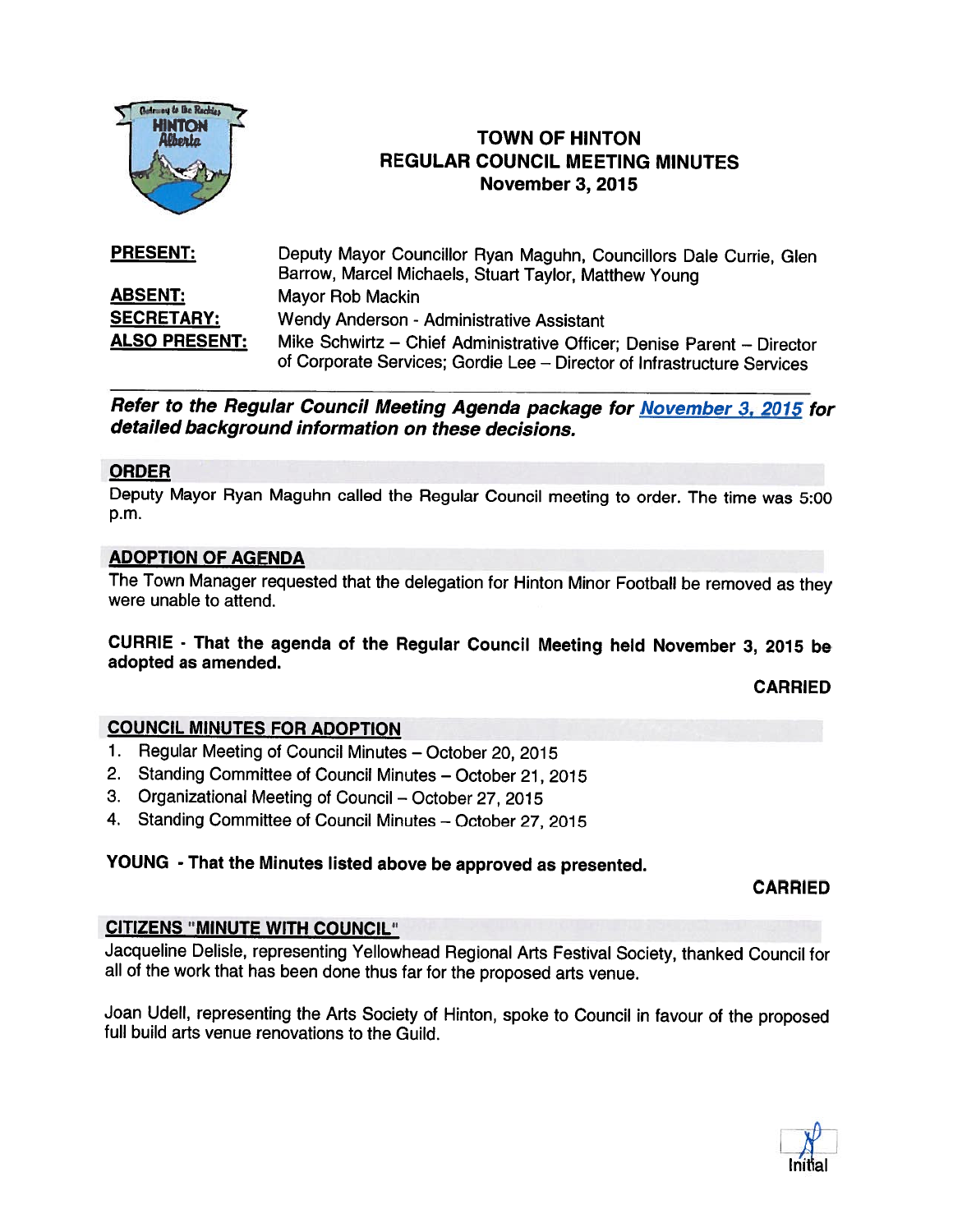# DELEGATIONS AND PRESENTATIONS

#### 1. GPRC Update

Renee Laboucane, Manager, Community Stewardship, from Grande Prairie Regional College (GPRC) provided an update to Council on educational opportunities offered in Hinton.

# ACTION ITEMS

### 1. ATCO Gas Franchise Agreement

YOUNG - That Council <sup>g</sup>ive Bylaw #1089 — <sup>2015</sup> ATCO Gas Franchise Renewal Agreement second reading. CARRIED

CURRIE - That Council <sup>g</sup>ive Bylaw #1089 — <sup>2075</sup> ATCO Gas Franchise Renewal Agreement third reading.

CARRIED

### 2. Water Treatment Plant Transfer Cost Estimate

MICHAELS — That Council accep<sup>t</sup> the Water Treatment Plant Transfer cost estimate repor<sup>t</sup> as information. CARRIED

Council called <sup>a</sup> short recess. The time was 5:36 p.m. The meeting reconvened at 5:39 p.m.

### 3. Pine Ridge Village Street Lights

TAYLOR - That Administration amend the Minimum Engineering Design Standard so that laneways with a significant number of front yards fronting them receive street lights. **DEAFEATED** 

MAGUHN — That Administration send Mr. Wardell <sup>a</sup> letter inviting him to apply for CSI funding available.

CARRIED

#### INFORMATION ITEMS

- 1. Council Information Package #1 previously circulated October 21, 2015
- 2. Council Information Package #2 previously circulated October 28, <sup>2015</sup>

### CURRIE - That Council Information Packages #1 and # <sup>2</sup> be accepted for information. CARRIED

# REPORTS FROM MAYOR, COUNCIL, CHIEF ADMINISTRATIVE OFFICER

### 1. Council Reporting (Training/Conferences/CEAC, Listening Teams, All Other Committees)

Councillors reported on the various committees, meetings and activities they attended since the last Regular Council meeting and what they <sup>p</sup>lan on attending in the coming weeks.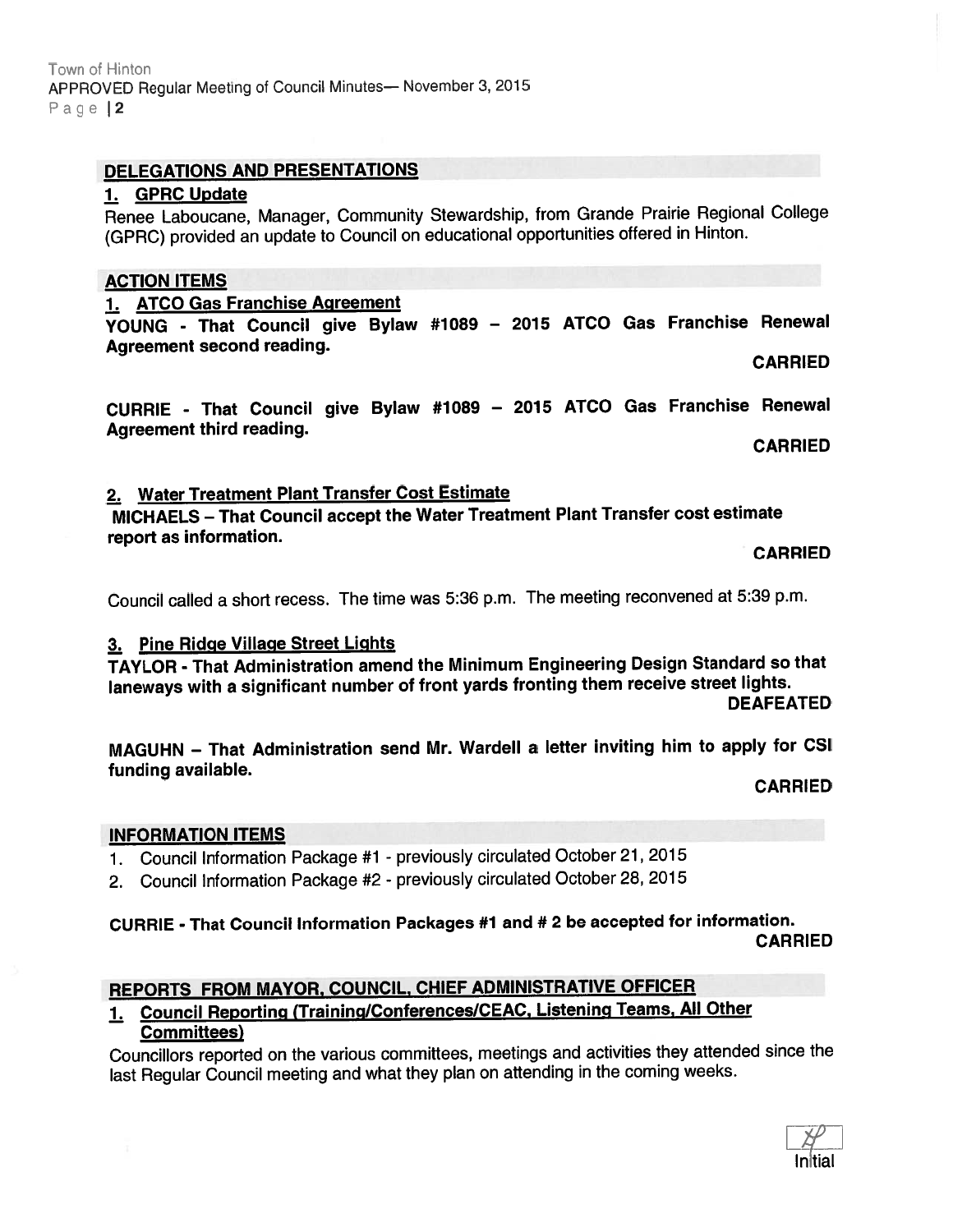Town of Hinton APPROVED Regular Meeting of Council Minutes— November 3, 2015 Page | 3

# 2. Chief Administrative Officer Report

Chief Administrative Officer Mike Schwirtz provided an update on administrative matters.

#### ADJOURNMENT

MICHAELS - That the Regular Meeting of Council adjourn.

The time was 6:13 p.m.

CARRIED

**Mayor** 

Director of Corporate Services

Antan